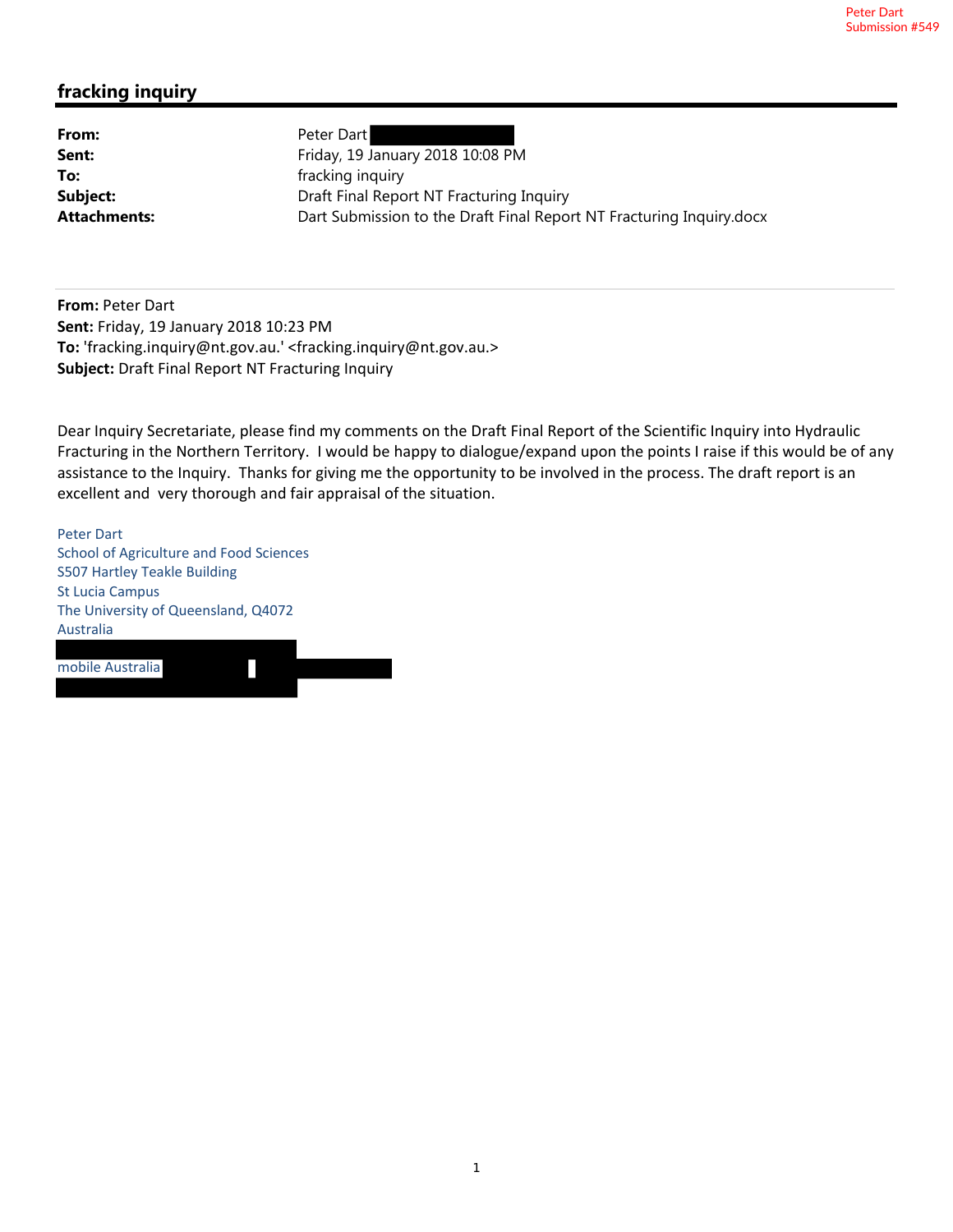## **Submission to the Draft Final Report of the Scientific Inquiry into Hydraulic Fracturing in the Northern Territory.**

Associate Professor Peter Dart (BscAgr; PhD), University of Queensland.

The Report has very clearly and comprehensively dealt with the issues involved. My comments deal with the issue of monitoring any shale gas and fracturing process by the industry and Government to ensure that the process operates in the manner intended by this Inquiry Report which rightly is based on the precautionary principle when evaluating the potential risks to the environment.

As well as technical competence of the drilling companies, the major issue in ensuring damage to the environment is minimised, is appropriate Government regulation and adequate technical staff capacity to assess mandated self reporting by the UCG companies of "incidents" and the data from any required regular monitoring of the well integrity, water and contaminant movement and methane fugitive emissions. As well as staff capacity to *assess and regulate* EIS issues and reports from the shale gas companies, the NT Government also needs the costly and difficult to obtain expertise to *monitor* the shale gas and oil field operations.

The Inquiry lists the Technical Communication on "Onshore Gas Integrity" of the Gasfields Commission Queensland (GCQ 2015) as does the CSIRO "Report into the shale gas well life cycle and well integrity" as the basis for the risk assessment around UCG wells. The GCQ report deals with incident self reporting by the CSG companies for wells which are much less than 1km deep. The Environment Institute of Australia and New Zealand (of which I was a member) at this time expressed their concern about the lack of capacity within the Queensland Department of Environment and Heritage Protection to undertake any on-site or even desk based evaluation of the technical reporting by the CSG Companies. The Director of the Environment and Heritage Protection Department at this time said in a presentation to the EIANZ "It's not our job to worry about whether a client can achieve the outcomes that EHP would set". This led to the use of consultant support to evaluate reports. Consultants were often associated with CSG companies and the relevant Government Department did not even have the technical capacity to evaluate consultants' competence.

The issue of Government capacity to monitor the UCG development in the NT is critical. Establishing the required technical and professional capacity to first of all develop appropriate legislation and then operate to ensure compliance is going to be very difficult for the NT Government because of cost and availability of the needed skills. It cannot be done adequately even in Queensland with a mining activity level and human population many times greater than that in the NT. As part of the Newman LNP Government policy *c*. 14,000 public servant positions were terminated with a considerable loss of senior people who were required to administer the regulations around the CSG developments. The GCQ has lost its technical staff and its funds have been reduced. The Petroleum and Gas Inspectorate was renamed, reduced in size and moved from Toowoomba to Brisbane to the Department of Natural Resources and Mines.

Some well casings will fail in time and the issue is what level of failure is acceptable and how should potential resulting environmental damage be remediated. The risk to groundwater sources from shale gas well integrity failures in the USA has been clearly outlined by Jackson et al (2014). Will NT Shale Gas drilling operations be better conducted than in the USA?

A relevant issue is the competence of well drilling contractors to the UCG companies. This was/is a major issue with CSG wells in Queensland. Anecdotal evidence from the owner (20 years) of the drilling company ACM Exploration with 25 years experience operating in Queensland mainly in the Bowen Basin and who was an industry trainer, and from colleagues in the School of Chemical